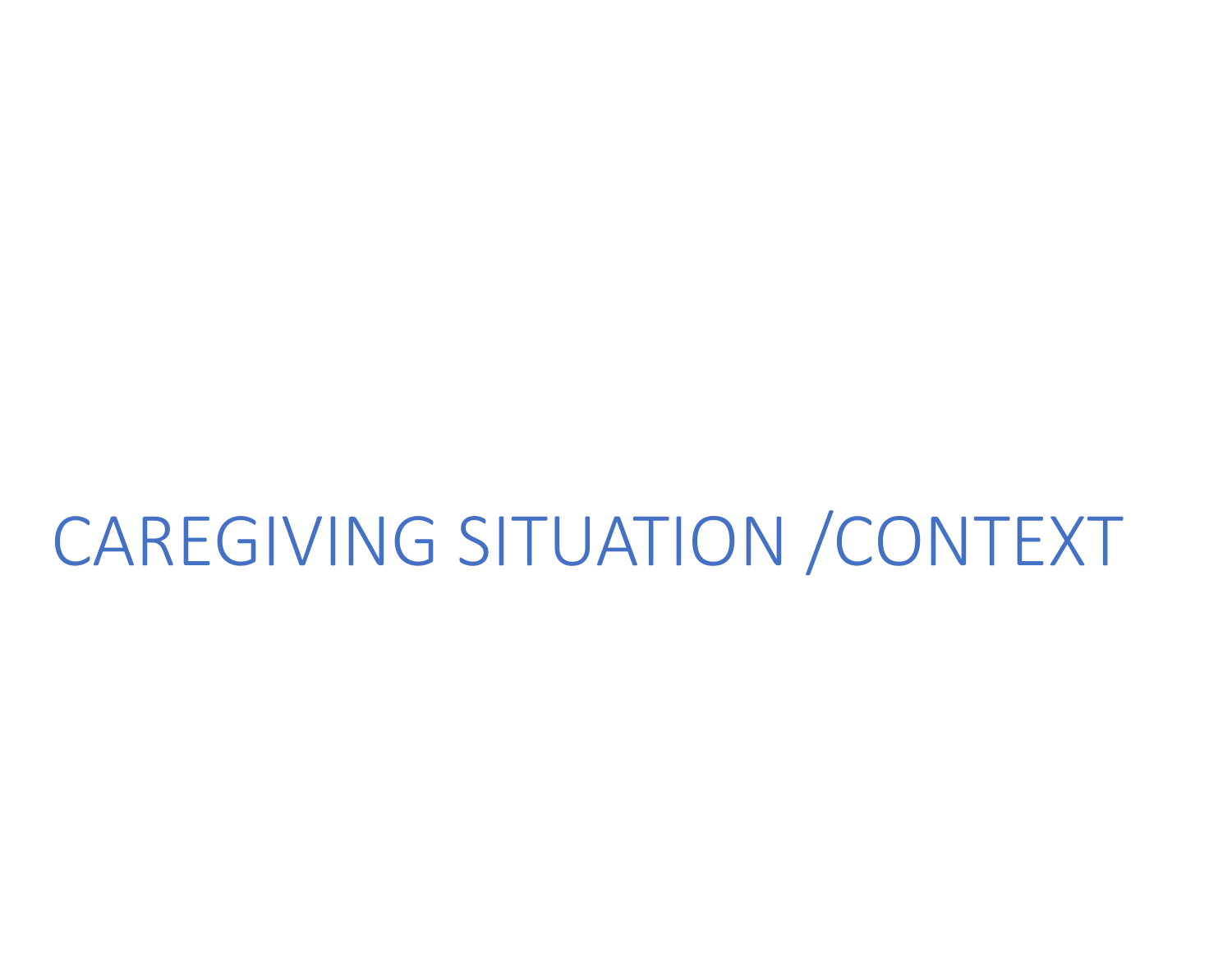#### Where does care recipient live? (%)

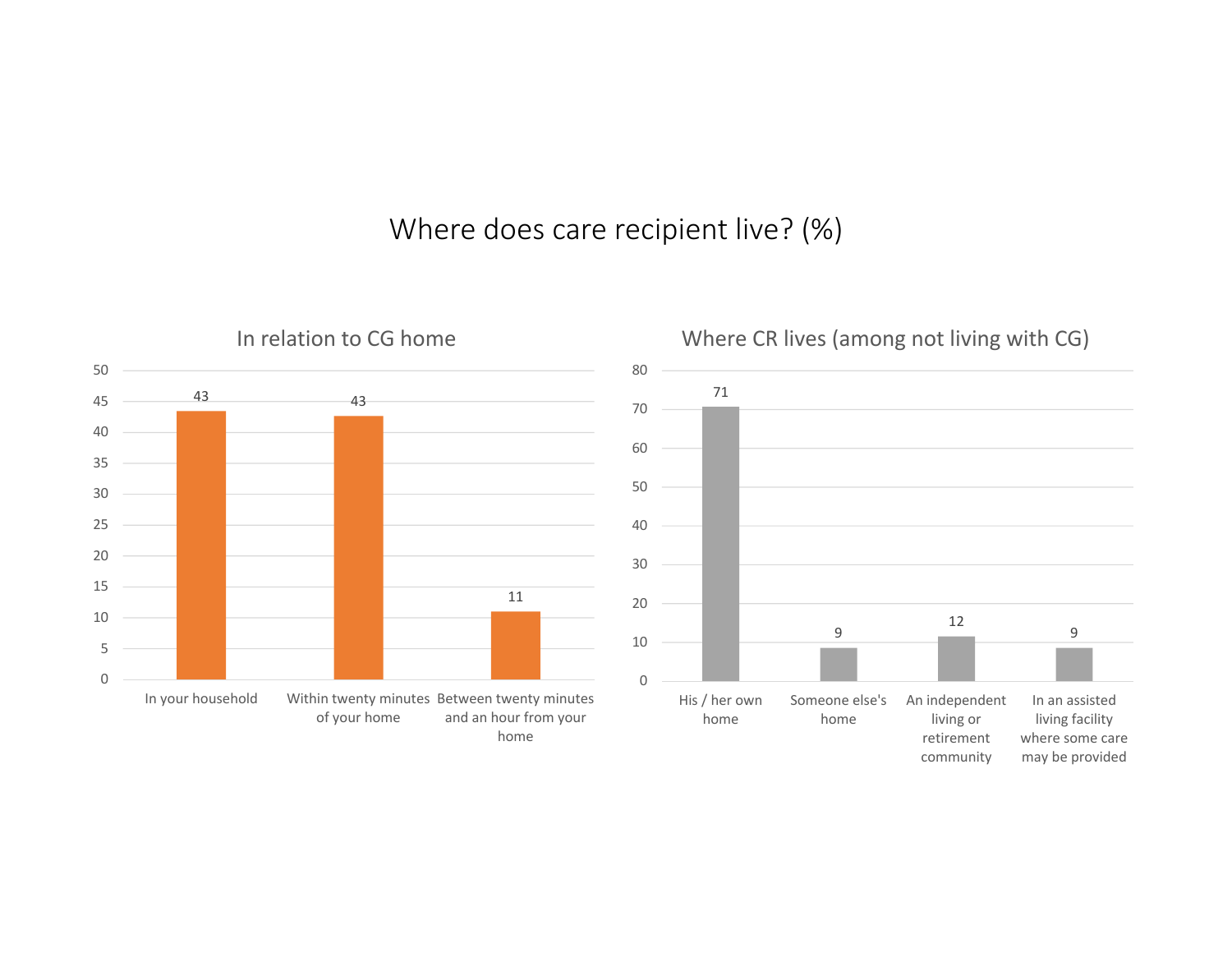### Care recipient medical conditions (%)

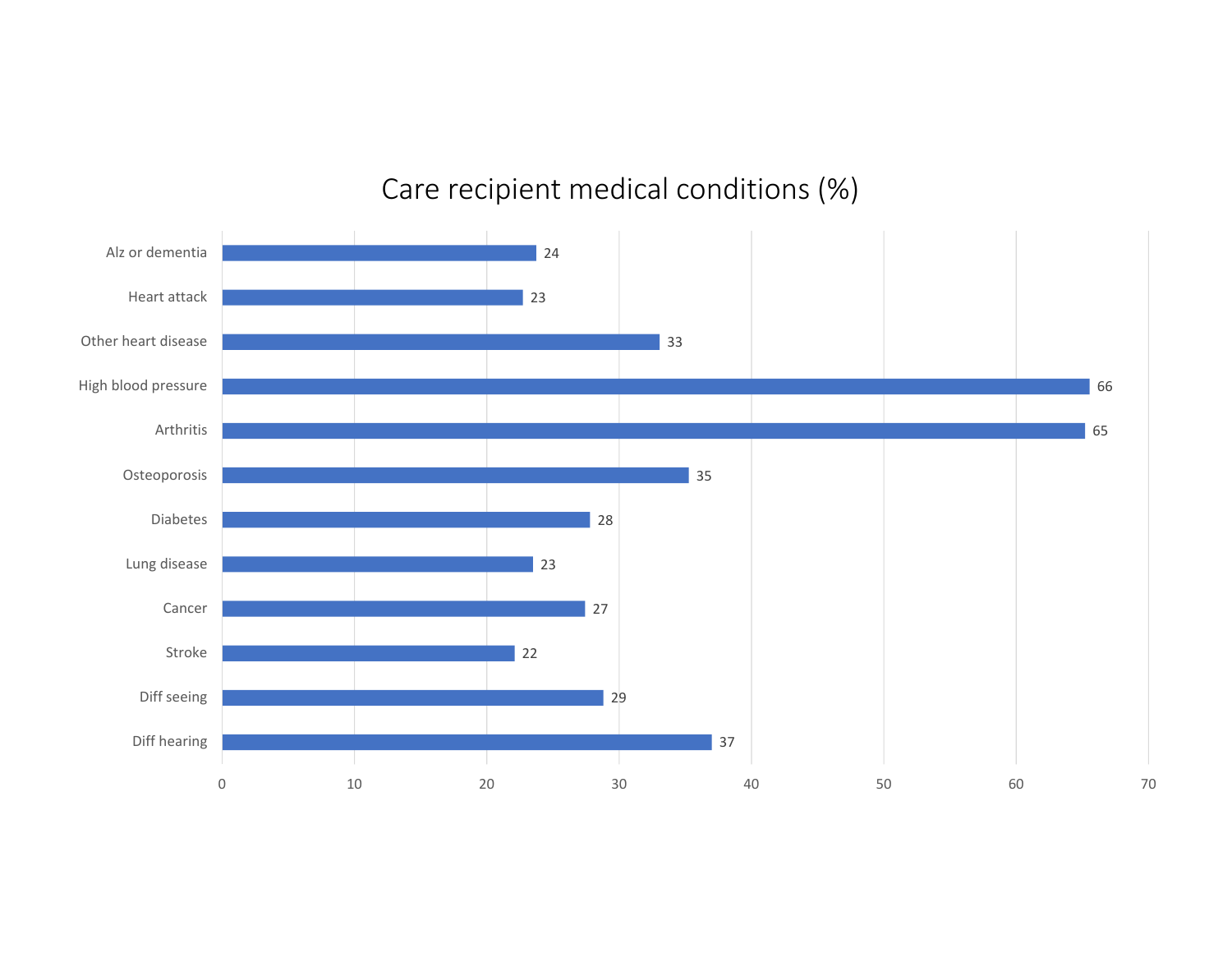

### Care recipient use of assistive devices (%)